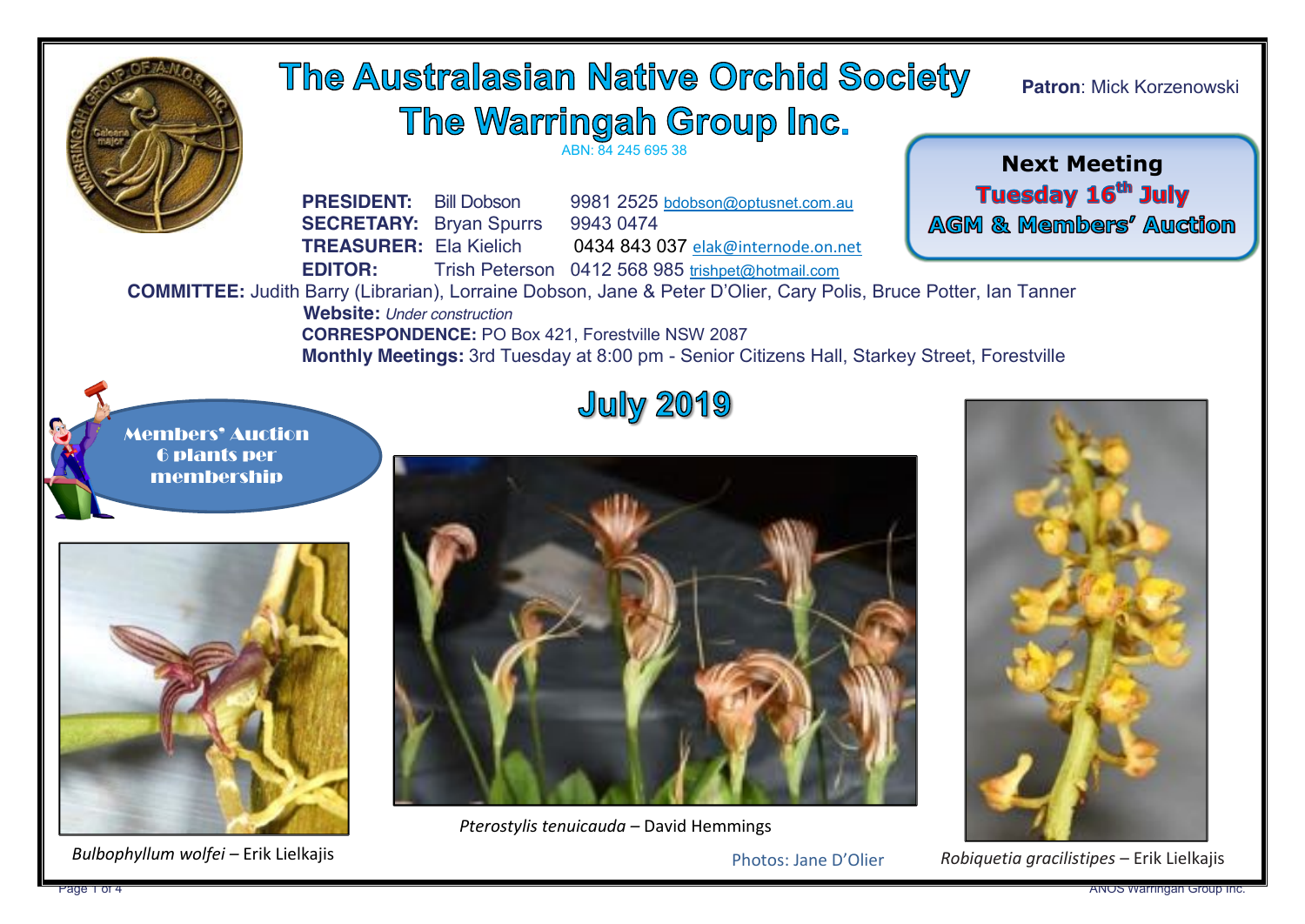**Minutes** of the monthly meeting held at the Senior Citizens Hall, Starkey Street, Forestville on Tuesday  $18<sup>th</sup>$  June 2019.

The meeting was opened at 8.15pm by President Bill Dobson.

No Guest Speaker tonight due to the Magnificent Orchid Raffle.

**Apologies:** Warleiti Jap, Graeme Russell, Cameron Lanceley, Garry & Harleen Williams, Bill Westwood, Murray Corrigan, Bill Bradley, Ralph & Joy Lumby.

**The minutes** of the previous meeting as published in the Bulletin were accepted as a true record on the motion of Bryan Spurrs, seconded by Ian Tanner.

### **Matters arising:** Nil

#### **Correspondence:**

- o Tinonee Open Weekend
- o Dendrobium Speciosum Spectacular Kempsey
- o Term Deposit Certificate for \$5782.17
- o Receipt for hall rental from Council for \$228.65
- $\circ$  Tulip Time Southern Highlands 20<sup>th</sup> September to 7 October 2019
- $\circ$  Berry Garden Festival 17<sup>th</sup> to 20<sup>th</sup> October 2019

Moved for acceptance Bryan Spurrs, seconded by Ela Kielich

### **General Business**

### *Coming Events:*

- Mingara Show & Fair  $29^{th}$  &  $30^{th}$  June 2019
- Royale Orchid Fair  $28^{th}$   $30^{th}$  June 2019
- Tinonee Open Weekend  $13^{th}$  &  $14^{th}$  July 2019
- Kempsey Speciosum Spectacular  $31<sup>st</sup>$  August &  $1<sup>st</sup>$  September 2019
- ANOS Sydney Group Monster Auction  $3^{rd}$  August 2019 at Castle Hill
- National Orchid Extravaganza, Dural  $9<sup>th</sup> 11$  August
- St Ives Orchid Fair  $16^{th}$  -18<sup>th</sup> August
- ANOS Conference & Show, Queensland 23th  $25<sup>th</sup>$  August
- ANOS Sydney Group, Eden Gardens  $31<sup>st</sup>$  August
- ANOS Warringah Spring Show  $7<sup>th</sup>$  & 8<sup>th</sup> September

Bill requested volunteers to help with the supper tonight.

Next month is the Annual General Meeting and Members' Auction.

#### **In Your Bushhouse:**

Mick talked on a borer problem in his monster *Dockrillia fairfaxii* plant. Use of Confidor Balls, granules and Neem oil discussed.

#### **Judges Report:** John McAuley **Plant of the Evening:**

*Pterostylis tenuicauda –* David Hemmings

### **Other Plants of Interest:**

*Dendrobium* Awesome *–* David Hemmings *Liparis condylobulbon –* Erik Lielkajis *Bulbophyllum wolfei –* Erik Lielkajis  *Liparis latifolia –* Cary Polis

### **After Supper:**

The Society subscribed \$200 for tickets in the fundraising raffle for the Judges Training Course and won the prize which consisted of eleven donated orchids, several of which were of specimen size and other hybrids of interest. Bill also donated several quality plants to the raffle.

The following members were the lucky winners:

Trish Peterson, Ela Kielich, Steve Dunstan, Ian Tanner, Geoff Duggin, Judith Barry, Erik Lielkajis (Jolan leForestier), Peter D'Olier, Jim Moore, Reiner Schneidereit, Jim Hemmings & Mark Asbury

In closing the meeting, Bill thanked everyone for their participation and wished all a safe journey home.

### **The meeting closed at 9.30pm**



 *Dendrobium* Awesome – David Hemmings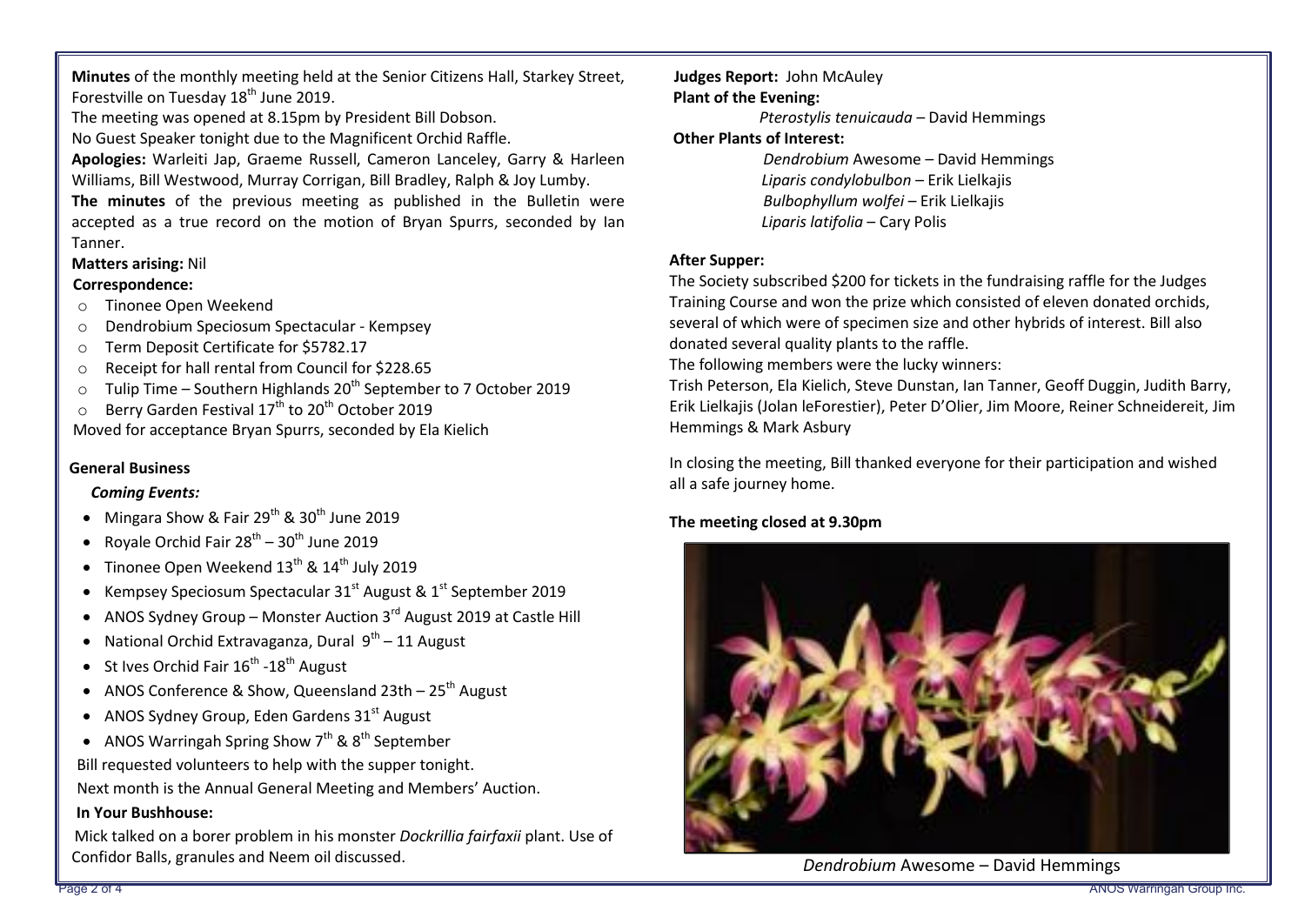### **In My Bushhouse July 2019**

So this strange 'winter' continues. I just came in from my bushhouse where it has rained overnight and the forecast today is for scattered showers but with a temperature of up to 19 degrees. The overnight temperature was 11 degrees and this is predicted for the rest of the week through Sunday.

So what does this mean for the plants? Well they are still growing strongly with new growths on some *Dockrillias*, *Dendrobium speciosum*, *adae* and *tetragonum*. Strong root activity is seen on all these plants, along with buds forming. The only plants that seem to be waiting are my *Dendrobium falcorostrum*, I wonder if they are waiting for snow $\circled{)}$ . They always seem to be a little later though. I have had one *Sarcochilus* flower this month but for the rest they, as usual, have the racemes there with buds but will wait for later in the year to do their flowering, apart that is for the northern Queensland versions that still seem to flower in July-August each year. I wonder if they have a different pollinator.

My *Den*. *speciosums* outside the bushhouse variety *capricornicum* and *pedunculatum* have racemes well on the way to have a flowering in August, while those inside are still tucked away in their sheaths. *Den. cacatua* will flower soon as their buds are swollen whereas the other varieties of *tetragonum*, *melaleucaphilum* and *capitisyork*, all exhibit buds but are well away from flowering yet. Hopefully *Den*. *aemulum* and *gracilicaule* all have little stalks with pinheads on top so looks like a good year for them.

I have still seen the odd aphid and some mealy bugs on barely a couple of plants and very little of the little grey codling moth that in the past has done some damage so that looks good.

Keep up the fertilising and at the start of each month, last week, I continue to spray with Azamax (Neem extract) 3ml/l and EcoOil at 5ml/l and plants look good. For optimum use you should be doing this every 14 days or until the problem pests go away.

So with premium flowering time now only 4-8 weeks away, clean up around them get rid of any weeds, stake up pseudobulbs, and turn the plants with racemes coming to face north. By facing the plants north as the racemes fully extend they tend not to twist following the sun. Their natural reaction when we have sun is to follow from east to west in a reduced arc.

Anyway that is enough to digest for now. Have some hot soup and toast or a roast and a glass of red and think of the flowering and shows to come  $\mathcal{D}$ 

Good growing!

**Bill Dobson**

#### **Forthcoming ANOS Shows**

| <b>Central Coast Spring Show</b>     | 16th-18th August 9.00am to 4.00 pm                            |  |  |  |
|--------------------------------------|---------------------------------------------------------------|--|--|--|
|                                      | Narara Valley Nursery, 2 Manns Road, Narara 2250              |  |  |  |
| <b>Mid North Coast Group Kempsey</b> |                                                               |  |  |  |
|                                      | 31 August 9.00am to 4:00pm; 1st September 9.00am to 1.00pm    |  |  |  |
|                                      | Macleay Valley Motor Cycle Track Alverton Street, Greenhill   |  |  |  |
| <b>Sydney Early Spring Show</b>      | 31 August 9.00am to 4.00pm                                    |  |  |  |
|                                      | Eden Gardens (Pandora Room) 307 Lane Cove Road, North Ryde    |  |  |  |
| <b>Warringah Spring Show</b>         | 7 September 9.00am to 4.00pm; 8 September 9.00am to 3.00pm    |  |  |  |
|                                      | Forestville Memorial Hall, Starkey Street Forestville 2087    |  |  |  |
| <b>Newcastle Spring Show</b>         | 17th & 18th August 10.00am to 4.00pm                          |  |  |  |
|                                      | Windale-Gateshead Bowling Club 2A Lake Street, Windale        |  |  |  |
| <b>Illawarra Spring Show</b>         | 14 September 9.00am to 4.00pm 15 September 9.00am to 3.00pm   |  |  |  |
|                                      | The Old Courthouse, Cliff Road, Wollongong 2500               |  |  |  |
| <b>Wyong Spring Show</b>             | 14 September 9.00am to 4.00pm; 15 September 9.00am to 3.00pm  |  |  |  |
|                                      | Wyong Race Course                                             |  |  |  |
| <b>Sydney Spring Show</b>            | 14 September 9.00am to 5.00pm 15 September 9.00am to 4.00pm   |  |  |  |
|                                      | Kellyville Village Shopping Centre 90 Wrights Road Kellyville |  |  |  |

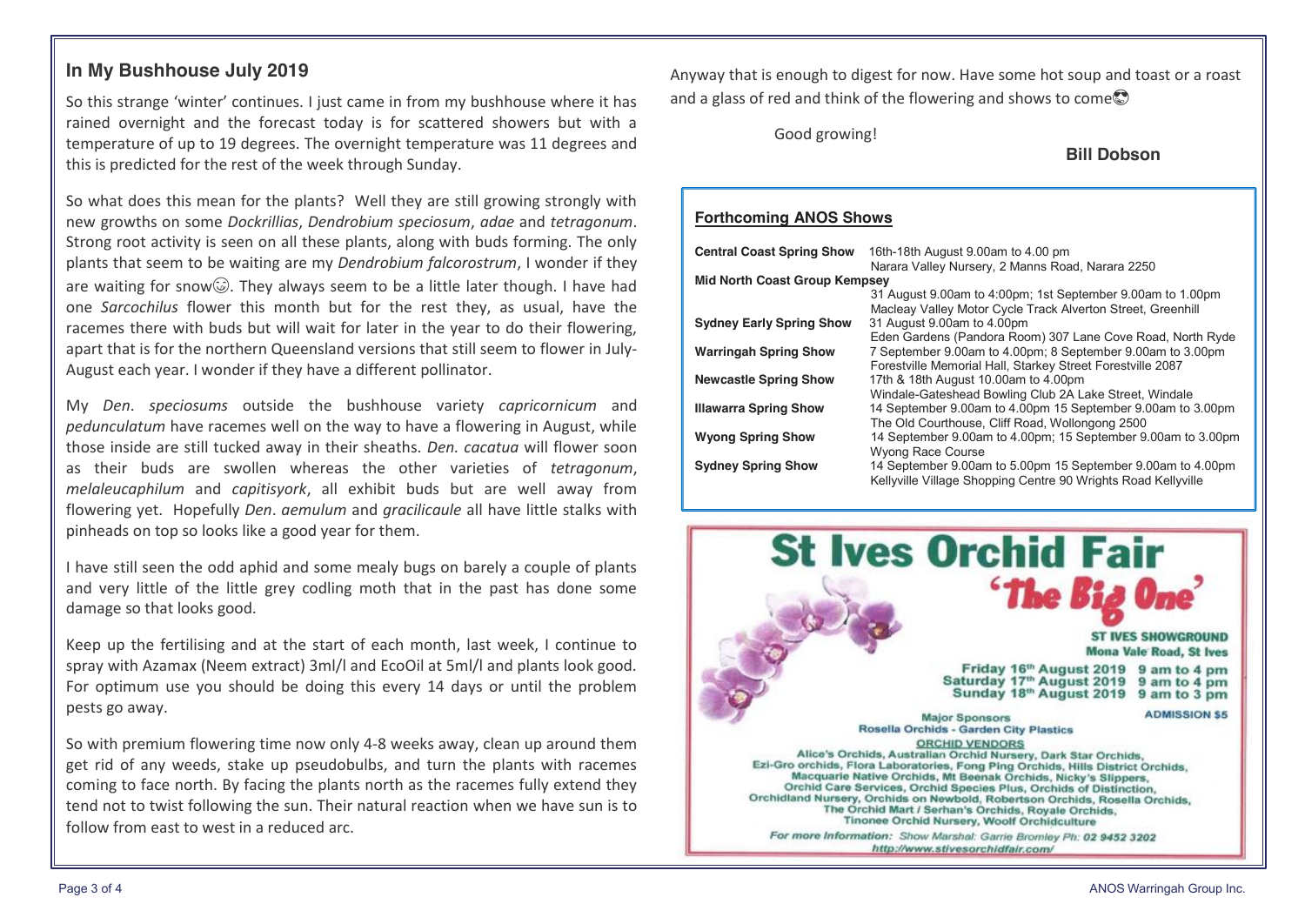# ANOS Warringah Monthly Benching Results June 2019

### **1. Dockrillia species** 1<sup>st</sup> *Dockrillia rigida* **by** David Hemmings<br>2<sup>nd</sup> *Dockrillia bowmanii* David Hemmings 2<sup>nd</sup> Dockrillia bowmanii **David Hemmings**<br>3<sup>rd</sup> Dockrillia rigida **Cary Polis** 3<sup>rd</sup> Dockrillia rigida  **2. Dendrobium species**  1<sup>st</sup> *Den. tetragonum* var. *giganteum* D. Hemmings<br>2<sup>nd</sup> *Den. melaleucaphilum* Bryan Spurrs<br>3<sup>rd</sup> *Den. bigibbum* var.*bigibbum* Erik Lielkajis  $3<sup>rd</sup>$  *Den. bigibbum* var.*bigibbum* **3. Sarcanthinae species** 1st *Robiquetia gracilistipes* Erik LielkajisNil further entries  **4. Bulbophyllum species** 1st *Bulb. wolfei* Erik Lielkajis

 2nd*Bulb. macphersonii* P & J D'Olier 3rd*Bulb.bowkettiae* Bryan Spurrs

1<sup>st</sup> *Liparis condylobulbon*<br>2<sup>nd</sup> *Oberonia titania* David Hemmings **David Hemmings** 3<sup>rd</sup> *Cadetia taylorii* **Erik Lielkajis** 

# **6. Dendrobium Hybrids**

**5. Miscellaneous species**

1<sup>st</sup> *Den*. Awesome **David Hemmings**<br>2<sup>nd</sup> *Den*. Hilda Poxon **David Hemmings** 

- 2<sup>nd</sup> *Den*. Hilda Poxon **David Hemmings**<br>3<sup>rd</sup> *Den*. Esme Poulton David Hemmings
- 3<sup>rd</sup> *Den*. Esme Poulton

### **7. Sarcanthinae Hybrids**

1<sup>st</sup> *Sarco*. Bessie x B, Bubbles Bryan Spurrs Nil further entries

### **8. Miscellaneous Hybrids**

 1st *Doc*. *bowmanii* x *nugentii* David Hemmings 2<sup>nd</sup> *Doc*. Belmont

 $3<sup>rd</sup>$ 

- **9. Australasian Species** 1st *Liparis latifolia* Cary Polis
- 2<sup>nd</sup> *Mediocalcar decoratum* Trish Peterson
- 3rd *Den. tannii* I & I Chalmers
- 

## **10. Australasian Hybrids**

1<sup>st</sup> *Den*. Wesley Pink David Hemmings 2<sup>nd</sup> *Den.teretifolia x* Fiery Glow David Hemmings 3<sup>rd</sup> *Doc.* Tweetas 'Red Lip' R & J Schneidereit

**11. Classes Junior & Novice** 1<sup>st</sup> *Den*. Aussie Parade **David Morgan** 

2<sup>nd</sup> Den. Jazz **David Morgan** 

|                               | <b>12. Pterostylis Species</b>                        |          |
|-------------------------------|-------------------------------------------------------|----------|
| s                             | 1 <sup>st</sup><br>Ptst. tenuicauda                   | David He |
| 5<br>$\overline{\phantom{a}}$ | 2 <sup>nd</sup> Ptst. concinna                        | Jud      |
|                               | 3rd Ptst. collina                                     | lar      |
|                               | 13. Other terrestrials                                |          |
| ╡                             | 1 <sup>st</sup><br>Acianthus fornicatus               | David He |
| s                             | 2 <sup>nd</sup> Acianthus fornicatus                  | Judi     |
| S                             | <b>Classes 14 &amp; 15 - No entries</b>               |          |
| $\overline{1}$                | 16. Best Seedling - 1st Flowering                     |          |
|                               | 1 <sup>st</sup> Den. Aussie Parade x Hilda Poxon      |          |
|                               |                                                       | Bruc     |
| S                             | 2 <sup>nd</sup> Den. Regal Gilleston x Rutherford 'St |          |
| r                             |                                                       | David He |
|                               | 3 <sup>rd</sup> Den. Regal Gilleston x Rutherford 'St |          |
|                               |                                                       | Bruc     |
| s                             |                                                       |          |
|                               |                                                       |          |





*Dendrobium* Aussie Parade David Morgan

*Den. tetragonum* var*. melaleucaphilum* Bryan Spurrs



*Liparis latifolia –* Cary Polis

| <b>AUSTRALIAN ORCHID NURSERY POPULAR</b><br><b>VOTE - JUNE 2019</b> |                       |  |
|---------------------------------------------------------------------|-----------------------|--|
| 1 <sup>st</sup> Place:                                              |                       |  |
| Dendrobium Awesome                                                  |                       |  |
|                                                                     | <b>David Hemmings</b> |  |
| $2nd$ Place:                                                        |                       |  |
| Pterostylis tenuicauda                                              |                       |  |
|                                                                     | <b>David Hemmings</b> |  |
| 3rd Place:<br>.                                                     |                       |  |

*Liparis latifolia* **Cary Polis**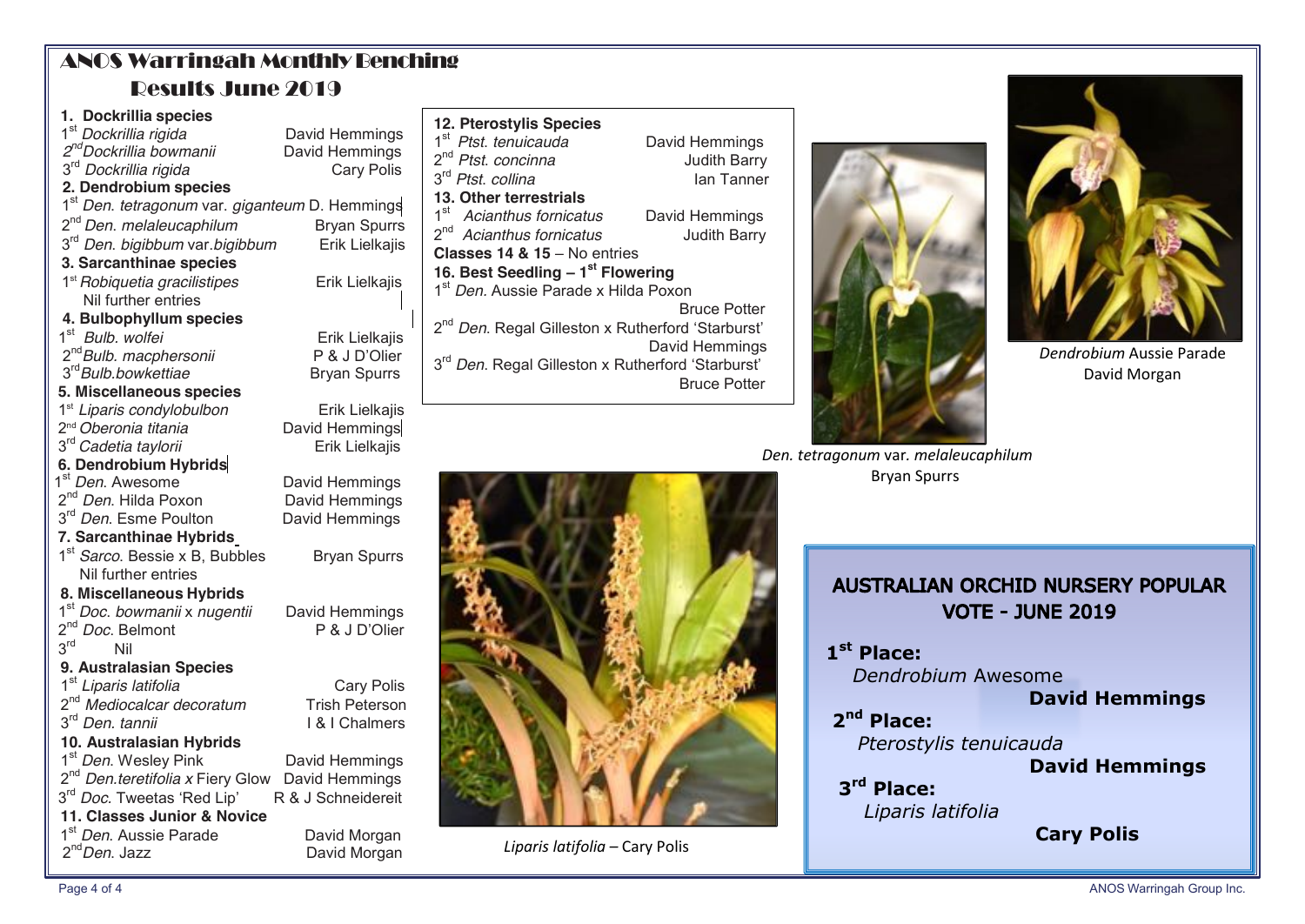## **Benching Rules for ANOS Warringah Group**

#### Open Growers

o A member of ANOS Warringah Group, regardless of when he/she became a member, who is an "Open Member" of any ANOS or AOC affiliated Orchid Society must bench in the open class at the ANOS Warringah Group monthly meetings and shows.

#### Novice Growers

- $\circ$  A Novice Grower is an orchid grower with limited experience in growing orchids.
- $\circ$  A Novice Member of the ANOS Warringah Group is a Member who has not been elevated to the "Open" class of this Society and is not an "Open Member" of any other ANOS or AOC affiliated Orchid Society, for the purpose of benching orchids at monthly meetings or shows.

### Benching Restriction

To bench an orchid/s for points the member must have owned and personally grown an orchid/s for 6 months prior to benching at the ANOS Warringah Group monthly meetings and shows.

Transition from 'Novice' to 'Open'

A Novice Member of ANOS Warringah Group will be elevated to "Open Member" for the purpose of benching orchids at monthly meetings and shows when:

a) he/she wins a major prize(s) at the ANOS Warringah Group Spring Show and/or St. Ives Orchid Show & Fair and consistently benches quality plants at the monthly meetings to the satisfaction of the Committee, or

b) he/she wins the annual Novice benching points score by a substantial margin and consistently benches quality plants at the monthly meetings to the satisfaction of the Committee, or

c) he/she is elevated to an "Open Member" in another ANOS or AOC Affiliated Orchid Society for the purpose of benching orchids at monthly meetings or shows.

d) he/she chooses voluntarily to bench in the open section in any one year.

### Benching Competition

Benching points are allocated as below, and count towards prizes at the end of the year.

 $1<sup>st</sup> = 3 points$ 

- $2<sup>nd</sup>$ = 2 points
- $3<sup>rd</sup>$ = 1 point

Plus 1 benching point per plant up to a maximum of 2 points

i.e. if you benched 3 plants and received  $1^{st}$ ,  $2^{nd}$ , and  $3^{rd}$  the maximum points received in 1 class would be 3+2+1+1+1=8 points

## **Minutes of the Annual General Meeting 2018 Tuesday, 17th July 2018**

The AGM was opened by Bill Dobson at 8.20pm.

The minutes of the last AGM had previously been circulated and moved without discussion.

The Financial Report was given by Bill with advice the report was available for perusal.

The President's Report was given by Bill Dobson who asked for volunteers for the Committee as some members had stood down. Bill thanked Ralph Lumby for his contribution over the years.

### **Election 2018**

Mick Korzenowski acted as Returning Officer and declared all positions vacant. He presented signed and seconded nominations for all Office Bearers and Committee Members. The following were elected:

 President: Bill Dobson Editor: Trish Peterson Secretary: Bryan Spurrs Librarian: Judith Barry Treasurer: Ela Kielich

### **Committee Members:**

Cary Polis, Ian Tanner, Lorraine Dobson, Bruce Potter and Peter & Jane D'Olier

The AGM was closed by Bill Dobson at 8.30pm.

# **SUBSCRIPTIONS NOW DUE**

Family: \$15.00 Single: \$12.50 Concession: \$10.00 Junior: \$5.00 Cheque/Cash/Direct Deposit: BSB 062-155 Account No: 00908012 P.O. Box 421, Forestville, NSW 2087